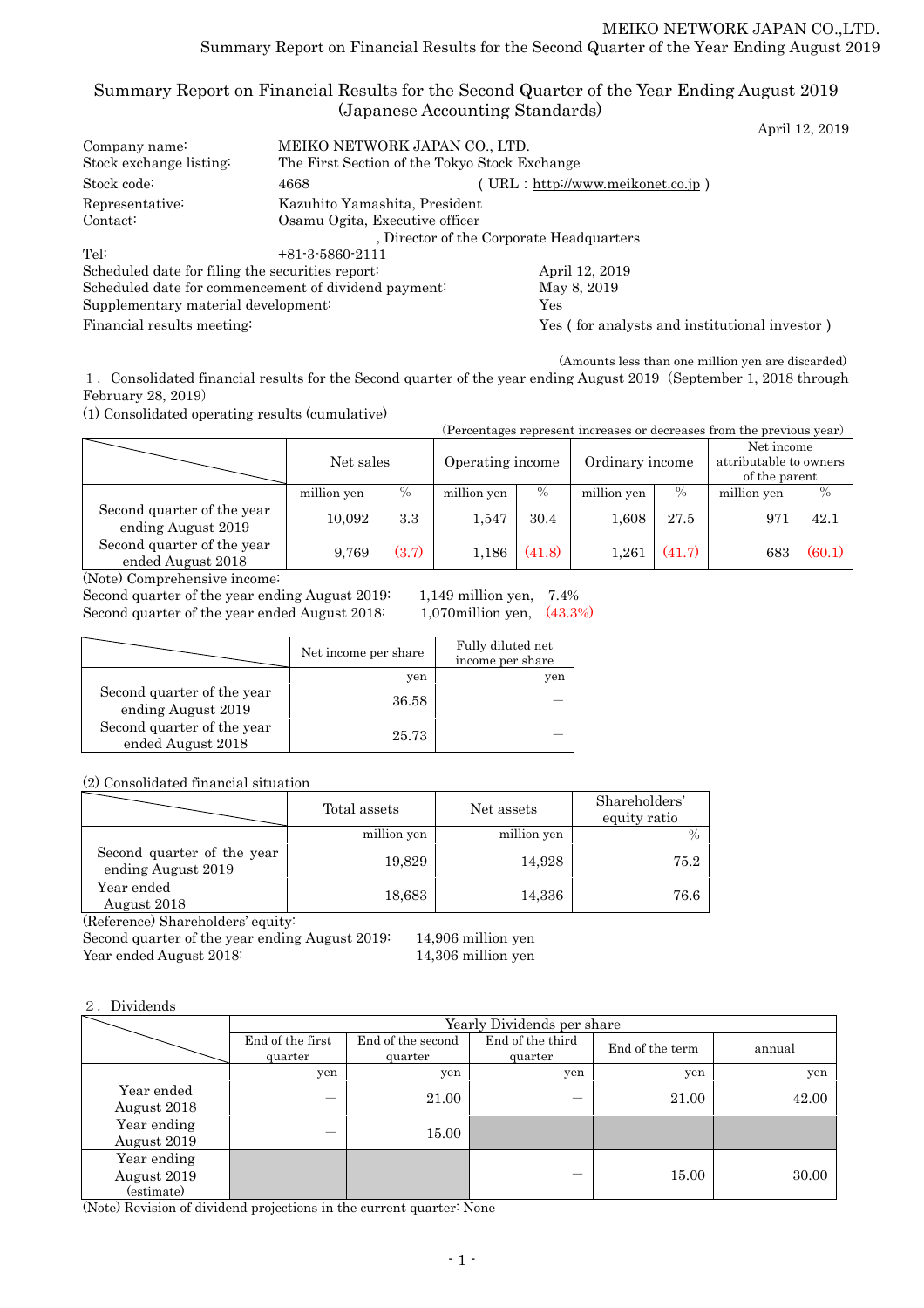3.Forecast of consolidated financial results for fiscal year ending August 2019 (September 1, 2018 through August 31, 2019)

|           | (Percentages represent increases or decreases from the previous year.) |         |                  |      |                 |      |                                                       |      |                         |  |
|-----------|------------------------------------------------------------------------|---------|------------------|------|-----------------|------|-------------------------------------------------------|------|-------------------------|--|
|           | Net sales                                                              |         | Operating income |      | Ordinary income |      | Net income<br>attributable to<br>owners of the parent |      | Net income<br>per share |  |
|           | million yen                                                            | $\%$    | million yen      | $\%$ | million yen     | $\%$ | million yen                                           | $\%$ | yen                     |  |
| Full-year | 20,320                                                                 | $6.3\,$ | 1,860            | 29.0 | 1,940           | 24.5 | 1,020                                                 | 55.2 | 38.41                   |  |

(Note) Revision of consolidated earnings projections' numerical values in the current quarter: None

#### (Notes)

- (1) Changes of important subsidiaries during the period (Changes of specific subsidiaries in accordance with changes in the scope of consolidation): None
- (2) Application of particular accounts procedures to the preparation of quarterly consolidated financial statements: None
- (3) Changes in accounting policies and changes or restatement of accounting estimates

| (i) Changes in accounting policies caused by revision of accounting standards: | None |
|--------------------------------------------------------------------------------|------|
| $(i)$ Changes in accounting policies other than $(i)$ :                        | None |
| (iii) Changes in accounting estimates:                                         | None |
| $(iv)$ Restatement:                                                            | None |

## (4) Number of outstanding issues (common stock)

| (i) Number of outstanding shares at the end of the period (including treasury stock) |                    |
|--------------------------------------------------------------------------------------|--------------------|
| Second quarter of the year ending August 2019: 27,803,600 shares                     |                    |
| Year ended August 2018:                                                              | 27,803,600 shares  |
| (ii) Number of shares of treasury stock at the end of the period:                    |                    |
| Second quarter of the year ending August 2019.                                       | $1,246,574$ shares |
| Year ended August 2018:                                                              | $1,246,573$ shares |
| (iii) Average number of shares during the period (accumulated consolidated quarter)  |                    |
| Second quarter of the year ending August 2019:                                       | 26,557,026 shares  |
| Second quarter of the year ended August 2018:                                        | 26,557,027 shares  |
|                                                                                      |                    |

## ※ This financial summary falls outside the scope of quarterly review procedures.

### ※ Explanation of the appropriate use of the forecasts of financial results, and other noteworthy matters

Forward-looking statements in the document, such as earnings forecasts, are based on the information currently available and certain assumptions that the company thinks reasonable. Actual results may differ remarkably from the statements due to variety of different factors.

### (About change of money unit)

The amounts of items and other matters listed in the Company's quarterly consolidated financial statements have been stated in thousands of yen, but from the first quarter of the fiscal year ending August 2019, we changed it to be stated in million yen unit.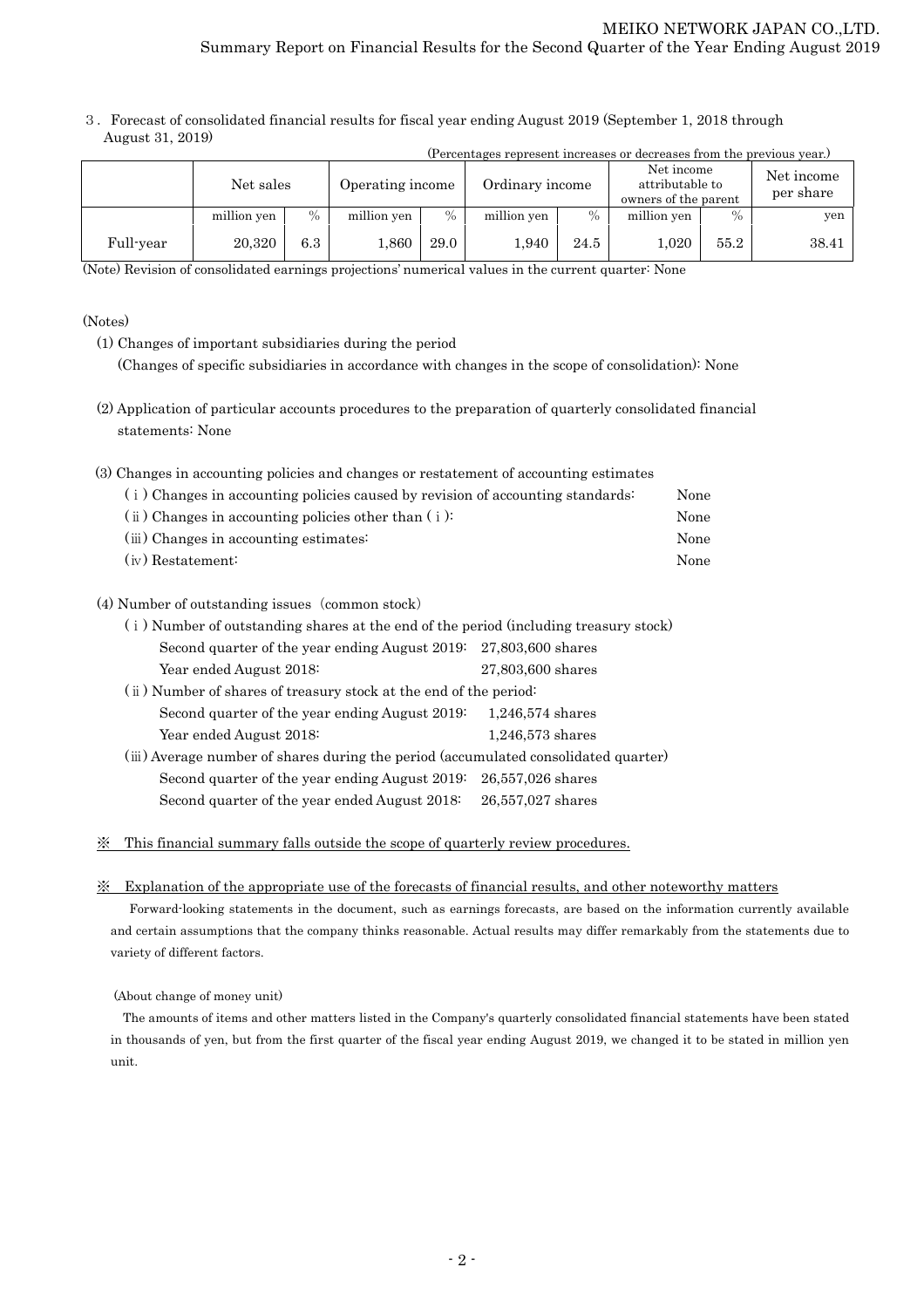| Term                                                                                   |                                                                                                  | Second quarter of the year<br>ended August 2018 | Second quarter of the year<br>ending August 2019 |                      |                                     |  |
|----------------------------------------------------------------------------------------|--------------------------------------------------------------------------------------------------|-------------------------------------------------|--------------------------------------------------|----------------------|-------------------------------------|--|
|                                                                                        | From September 1, 2017<br>From September 1, 2018<br>to February 28, 2018<br>to February 28, 2019 |                                                 |                                                  |                      |                                     |  |
| <b>Fiscal Period</b>                                                                   |                                                                                                  | Operating<br>results                            | Same period<br>the previous<br>year              | Operating<br>results | Same period<br>the previous<br>year |  |
| Number of Meiko Gijuku directly operated schools                                       |                                                                                                  | 233                                             | $+2$                                             | 231                  | (2)                                 |  |
| Number of Meiko Gijuku directly operated schools<br>(MAXIS)                            |                                                                                                  | 95                                              | $+1$                                             | 94                   | (1)                                 |  |
| Number of Meiko Gijuku directly operated schools<br>(KLINE)                            |                                                                                                  |                                                 |                                                  | 42                   | $+42$                               |  |
| Number of Meiko Gijuku franchised schools $\frac{1}{2}$ 1                              |                                                                                                  | 1,738                                           | (42)                                             | 1,653                | (85)                                |  |
| Total number of Meiko Gijuku schools                                                   |                                                                                                  | 2,066                                           | (39)                                             | 2,020                | (46)                                |  |
| Number of registered students<br>of Meiko Gijuku directly operated schools             |                                                                                                  | 16,383                                          | (1, 367)                                         | 15,584               | (799)                               |  |
| Number of registered students<br>of Meiko Gijuku directly operated schools (MAXIS)     |                                                                                                  | 6,608                                           | (326)                                            | 6,548                | (60)                                |  |
| Number of registered students<br>of Meiko Gijuku directly operated schools (KLINE)     |                                                                                                  |                                                 |                                                  | 2,752                | $+2,752$                            |  |
| Number of registered students<br>of Meiko Gijuku franchised schools $\divideontimes 1$ |                                                                                                  | 102,054                                         | (6,280)                                          | 92,420               | (9,634)                             |  |
| Total number of registered students<br>of Meiko Gijuku schools                         |                                                                                                  | 125,045                                         | (7,973)                                          | 117,304              | (7,741)                             |  |
| Sales from Meiko Gijuku directly operated schools                                      | (million yen)                                                                                    | 4,822                                           | (321)                                            | 5,273                | $+450$                              |  |
| Sales from Meiko Gijuku franchised schools $\divideontimes 2$                          | (million yen)                                                                                    | 2,606                                           | (209)                                            | 2,568                | (37)                                |  |
| Sales from Supplemental education                                                      | (million yen)                                                                                    | 233                                             | (96)                                             | 216                  | (17)                                |  |
| Sales from others                                                                      | (million yen)                                                                                    | 2,107                                           | $+251$                                           | 2,034                | (72)                                |  |
| <b>Total Sales</b>                                                                     | (million yen)                                                                                    | 9,769                                           | (375)                                            | 10,092               | $+322$                              |  |
| Sales from Meiko Gijuku directly operated schools                                      | (million yen)                                                                                    | 4,822                                           | (321)                                            | 5,273                | $+450$                              |  |
| System-wide sales from Meiko Gijuku<br>franchised schools                              | (million yen)                                                                                    | 17,285                                          | (1,036)                                          | 16,049               | (1,235)                             |  |
| Total system-wide sales from Meiko Gijuku schools ※3                                   | (million yen)                                                                                    | 22,107                                          | (1,358)                                          | 21,323               | (784)                               |  |

|  |  |  | (Reference) Trend of numbers of Meiko Gijuku schools and registered students and system wide sales |
|--|--|--|----------------------------------------------------------------------------------------------------|
|  |  |  |                                                                                                    |

※ 1 The number is included 43 schools and 2,262 students of KMG Corporation which is included in the scope of consolidation by acquisition of shares at the end of second quarter.

2 Sales from Meiko Gijuku franchised schools represent royalty revenues and sales of products.

 3 Total system-wide sales from Meiko Gijuku schools represent the sum of total sales of Meiko Gijuku directly operated schools, including entrance fees, tuition, materials fees, and examination fees, and the total sales of Meiko Gijuku franchised schools, including entrance fees and tuition. Materials fees, and examination fees of franchised schools are excluded.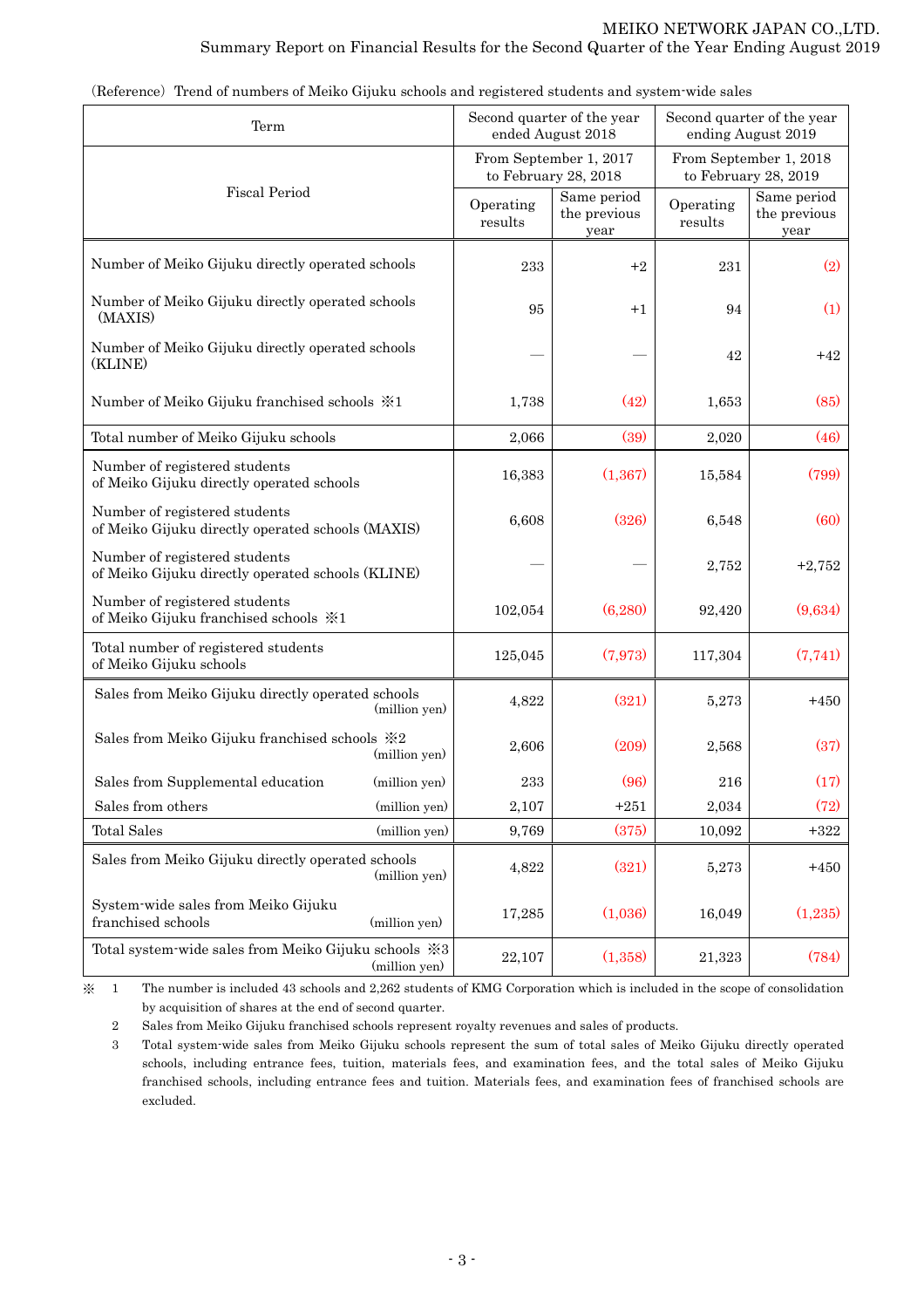#### Summary of consolidated financial statements (1) Consolidated balance sheets

|                                                             |                                                        | (Million yen)                                                            |
|-------------------------------------------------------------|--------------------------------------------------------|--------------------------------------------------------------------------|
|                                                             | End of previous fiscal year<br>(As of August 31, 2018) | End of second quarter of the<br>fiscal year<br>(As of February 28, 2019) |
| Assets                                                      |                                                        |                                                                          |
| Current assets                                              |                                                        |                                                                          |
| Cash and deposits                                           | 6,508                                                  | 7,645                                                                    |
| Accounts receivable - trade                                 | 1,286                                                  | 1,071                                                                    |
| Securities                                                  | 200                                                    | 200                                                                      |
| Merchandise                                                 | 369                                                    | 400                                                                      |
| Work in process                                             | 11                                                     | 1                                                                        |
| Supplies                                                    | 11                                                     | 14                                                                       |
| Advance payments - trade                                    | 107                                                    | 35                                                                       |
| Prepaid expenses                                            | 263                                                    | 301                                                                      |
| Other                                                       | 269                                                    | 55                                                                       |
| Allowance for doubtful accounts                             | (67)                                                   | (88)                                                                     |
| Total current assets                                        | 8,959                                                  | 9,637                                                                    |
| Non-current assets                                          |                                                        |                                                                          |
| Property, plant and equipment                               |                                                        |                                                                          |
| Buildings and structures                                    | 1,397                                                  | 1,553                                                                    |
| Accumulated depreciation                                    | (769)                                                  | (818)                                                                    |
| Buildings and structures, net                               | 627                                                    | 734                                                                      |
| Tools, furniture and fixtures                               | 365                                                    | 392                                                                      |
| Accumulated depreciation                                    | (304)                                                  | (317)                                                                    |
| Tools, furniture and fixtures, net                          | 60                                                     | 74                                                                       |
| Land                                                        | 446                                                    | 446                                                                      |
| Total property, plant and equipment                         | 1,134                                                  | 1,255                                                                    |
| Intangible assets                                           |                                                        |                                                                          |
| Goodwill                                                    | 3,251                                                  | 3,282                                                                    |
| Software                                                    | 178                                                    | 151                                                                      |
| Software in progress                                        |                                                        | 36                                                                       |
| Telephone subscription right                                | 6                                                      | 6                                                                        |
| Total intangible assets                                     | 3,436                                                  | 3,477                                                                    |
| Investments and other assets                                |                                                        |                                                                          |
| Investment securities                                       | 3,724                                                  | 3,992                                                                    |
| Long-term loans receivable from subsidiaries and associates | 20                                                     |                                                                          |
| Long-term prepaid expenses                                  | 85                                                     | 77                                                                       |
| Deferred tax assets                                         | 148                                                    | 157                                                                      |
| Lease and guarantee deposits                                | 937                                                    | 995                                                                      |
| Long-term time deposits                                     | 200                                                    | 200                                                                      |
| Other                                                       | 36                                                     | 36                                                                       |
| Total investments and other assets                          | 5,152                                                  | 5,458                                                                    |
| Total non-current assets                                    | 9,723                                                  | 10,191                                                                   |
| Total assets                                                | 18,683                                                 | 19,829                                                                   |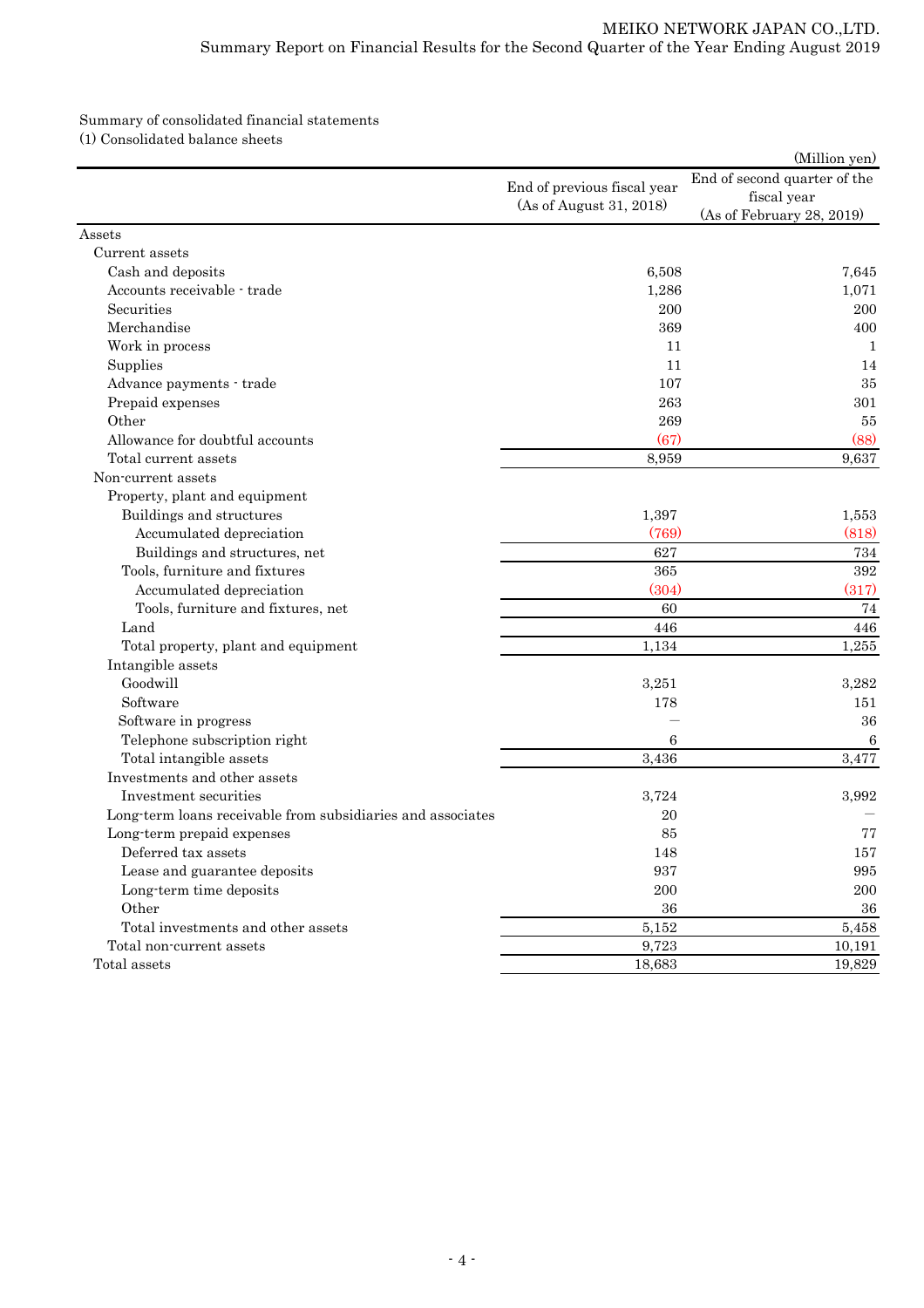|                                                       |                                                        | (Million yen)                                                            |
|-------------------------------------------------------|--------------------------------------------------------|--------------------------------------------------------------------------|
|                                                       | End of previous fiscal year<br>(As of August 31, 2018) | End of second quarter of the<br>fiscal year<br>(As of February 28, 2019) |
| Liabilities                                           |                                                        |                                                                          |
| Current liabilities                                   |                                                        |                                                                          |
| Accounts payable - trade                              | 184                                                    | 223                                                                      |
| Short-term loans payable                              | 70                                                     | 102                                                                      |
| Accounts payable - other                              | 145                                                    | 148                                                                      |
| Accrued expenses                                      | 1,018                                                  | 958                                                                      |
| Income taxes payable                                  | 209                                                    | 708                                                                      |
| Accrued consumption taxes                             | 68                                                     | 204                                                                      |
| Advances received                                     | 1,379                                                  | 1,081                                                                    |
| Deposits received                                     | 83                                                     | 124                                                                      |
| Provision for bonuses                                 | 350                                                    | 366                                                                      |
| Provision for sales returns                           | 29                                                     | $\,29$                                                                   |
| Other                                                 | 23                                                     | 37                                                                       |
| Total current liabilities                             | 3,563                                                  | 3,986                                                                    |
| Non-current liabilities                               |                                                        |                                                                          |
| Long-Term loans payable                               |                                                        | 71                                                                       |
| Net defined benefit liability                         | 72                                                     | 89                                                                       |
| Long-term accounts payable-other to employees         | 130                                                    | 118                                                                      |
| Long-term accounts payable-other to officers          | 176                                                    | 117                                                                      |
| Deferred tax liabilities                              | 111                                                    | 190                                                                      |
| Asset retirement obligations                          | 273                                                    | 308                                                                      |
| Long-term guarantee deposited                         | 17                                                     | 17                                                                       |
| Other                                                 |                                                        |                                                                          |
| Total non-current liabilities                         | 782                                                    | 914                                                                      |
| Total liabilities                                     | 4,346                                                  | 4,900                                                                    |
| Net assets                                            |                                                        |                                                                          |
| Shareholders' equity                                  |                                                        |                                                                          |
| Capital stock                                         | 972                                                    | 972                                                                      |
| Capital surplus                                       | 909                                                    | 909                                                                      |
| Retained earnings                                     | 13,315                                                 | 13,729                                                                   |
| Treasury shares                                       | (1,643)                                                | (1,643)                                                                  |
| Total shareholders' equity                            | 13,554                                                 | 13,967                                                                   |
| Accumulated other comprehensive income                |                                                        |                                                                          |
| Valuation difference on available-for-sale securities | 738                                                    | 924                                                                      |
| Foreign currency translation adjustment               | 14                                                     | 14                                                                       |
| Total accumulated other comprehensive income          | 752                                                    | 939                                                                      |
| Non-controlling interests                             | 30                                                     | 21                                                                       |
| Total net assets                                      | 14,336                                                 | 14,928                                                                   |
| Total liabilities and net assets                      | 18,683                                                 | 19,829                                                                   |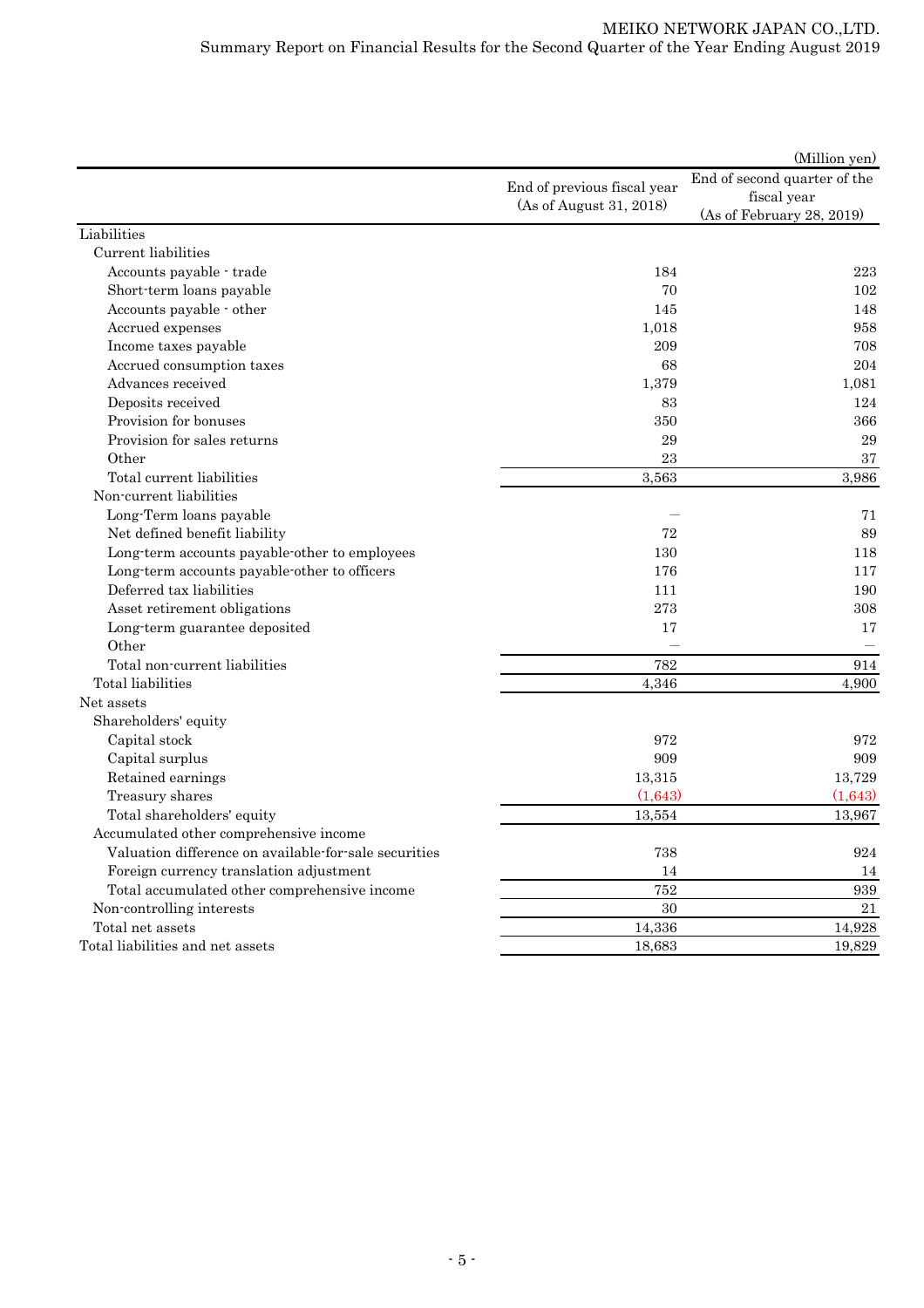## (2) Consolidated statements of income and comprehensive income Consolidated statements of income

|                                                               |                                                     | (Million yen)                              |
|---------------------------------------------------------------|-----------------------------------------------------|--------------------------------------------|
|                                                               | Second quarter of the<br>previous consolidated term | Second quarter of the<br>consolidated term |
|                                                               | (From September 1,2017                              | (From September 1,2018                     |
|                                                               | to February 28,2018)                                | to February $28,2019$                      |
| Net sales                                                     | 9,769                                               | 10,092                                     |
| Cost of sales                                                 | 6,291                                               | 6,590                                      |
| Gross profit                                                  | 3,478                                               | 3,501                                      |
| Selling, general and administrative expenses                  | 2,291                                               | 1,954                                      |
| Operating income                                              | 1,186                                               | 1,547                                      |
| Non-operating income                                          |                                                     |                                            |
| Interest income                                               | 12                                                  | 9                                          |
| Dividend income                                               | 24                                                  | 15                                         |
| Share of profit of entities accounted for using equity method | 3                                                   |                                            |
| Rent income                                                   | 8                                                   | 9                                          |
| Reversal of allowance for doubtful accounts                   | 21                                                  | 18                                         |
| Other                                                         |                                                     | 11                                         |
| Total non-operating income                                    | 78                                                  | 65                                         |
| Non-operating expenses                                        |                                                     |                                            |
| Interest expenses                                             |                                                     |                                            |
| Rent expenses                                                 | 3                                                   | 3                                          |
| Other                                                         |                                                     |                                            |
| Total non-operating expenses                                  | 3                                                   | 4                                          |
| Ordinary income                                               | 1,261                                               | 1,608                                      |
| Extraordinary losses                                          |                                                     |                                            |
| Loss on retirement of property, plant and equipment           | $\overline{2}$                                      |                                            |
| Total extraordinary losses                                    | $\overline{2}$                                      |                                            |
| Income taxes - current                                        | 494                                                 | 635                                        |
| Income taxes - deferred                                       | 77                                                  | 9                                          |
| Total income taxes                                            | 571                                                 | 645                                        |
| Profit                                                        | 686                                                 | 963                                        |
| Profit (loss) attributable to non-controlling interests       | $\boldsymbol{3}$                                    | (8)                                        |
| Profit attributable to owners of the parent                   | 683                                                 | 971                                        |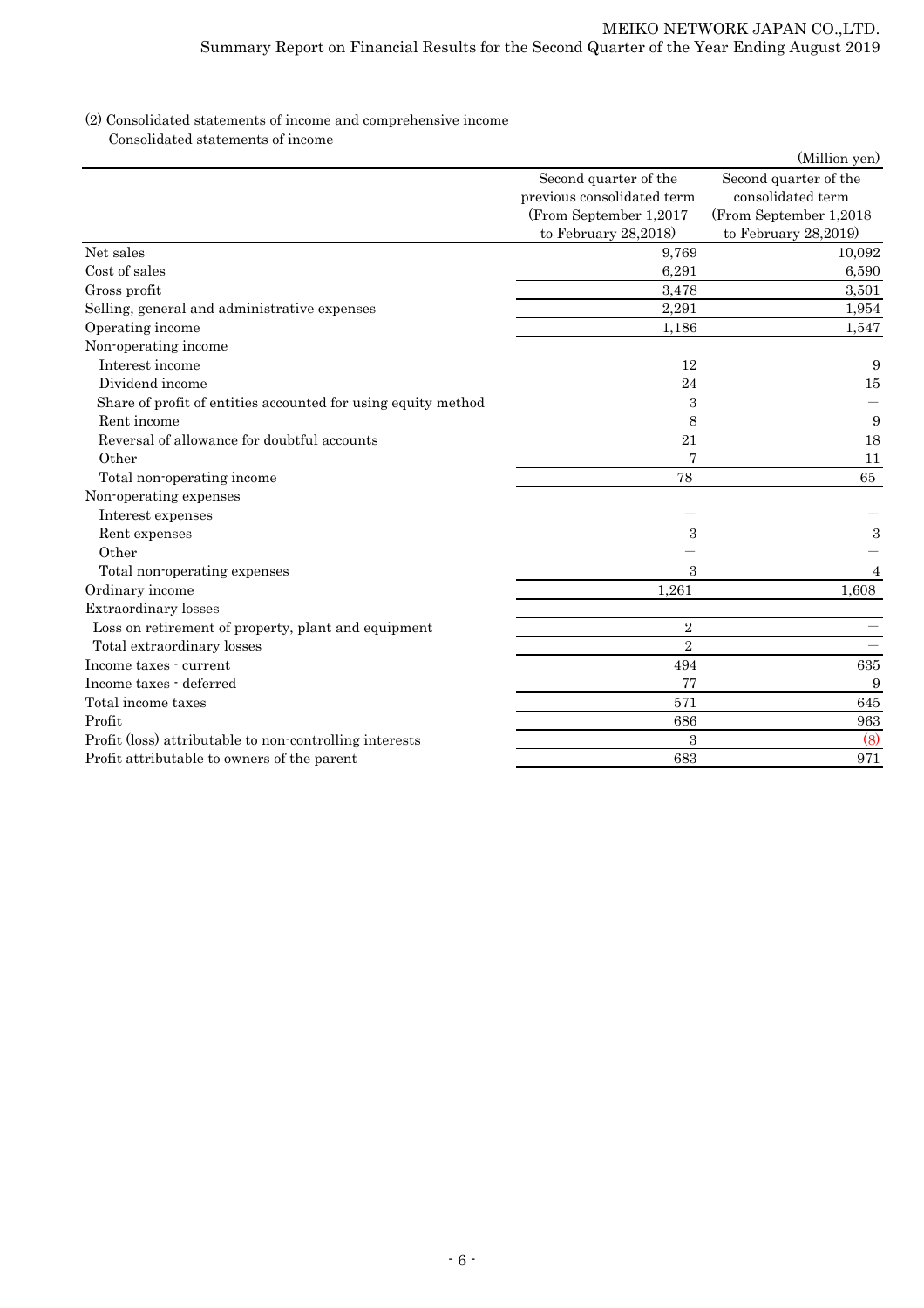Consolidated statements of comprehensive income

|                                                           |                            | (Million yen)           |
|-----------------------------------------------------------|----------------------------|-------------------------|
|                                                           | Second quarter of the      | Second quarter of the   |
|                                                           | previous consolidated term | consolidated term       |
|                                                           | (From September 1,2017     | (From September 1,2018) |
|                                                           | to February $28,2018$      | to February $28,2019$   |
| Profit                                                    | 686                        | 963                     |
| Other comprehensive income                                |                            |                         |
| Valuation difference on available-for-sale securities     | 380                        | 186                     |
| Share of other comprehensive income of entities accounted | $\overline{2}$             |                         |
| for using equity method                                   |                            |                         |
| Total other comprehensive income                          | 383                        | 186                     |
| Comprehensive income                                      | 1,070                      | 1,149                   |
| Comprehensive income attributable to                      |                            |                         |
| Owners of the parent                                      | 1,066                      | 1,157                   |
| Non-controlling interests                                 | 3                          | (8)                     |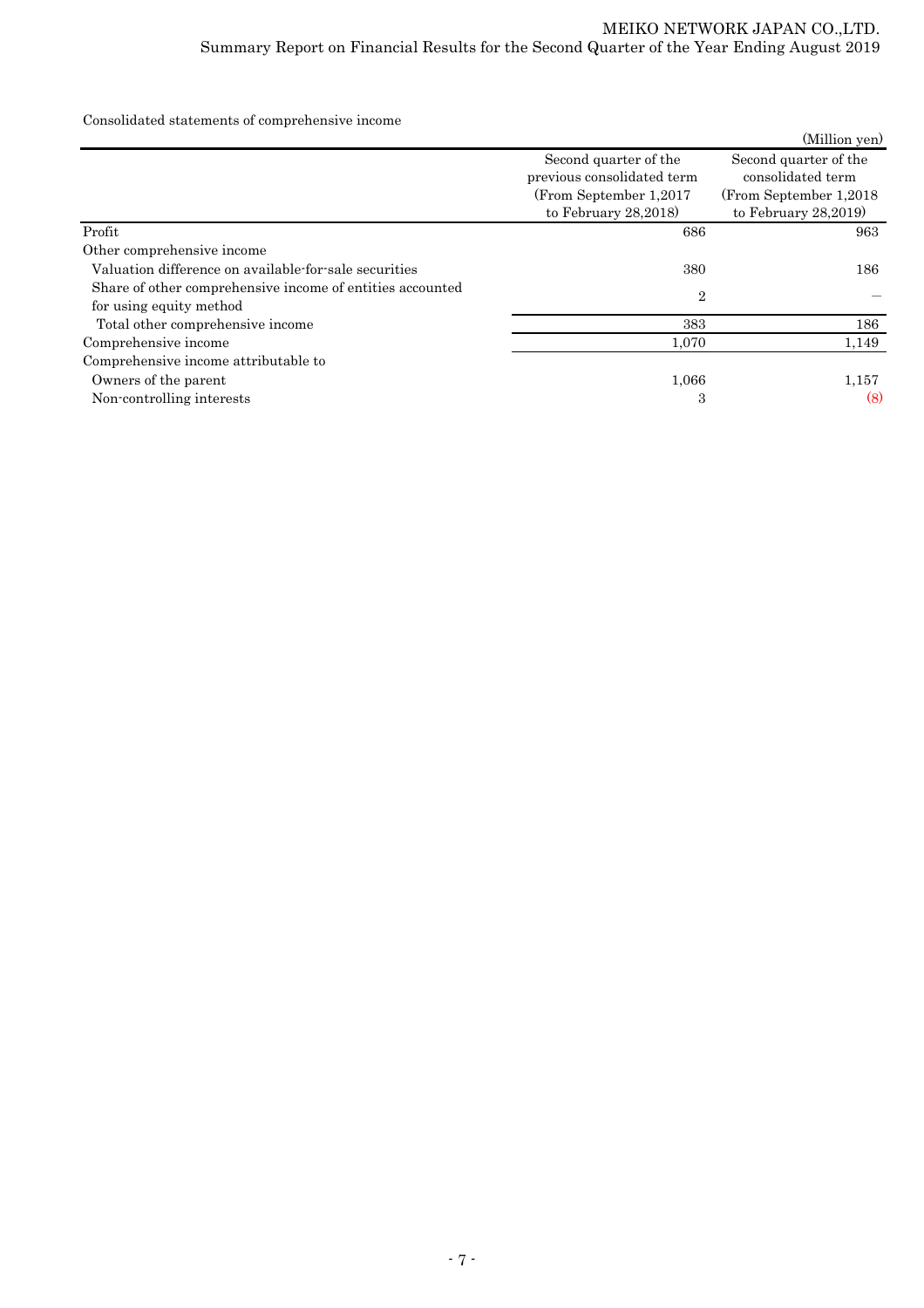# **Segment Information**

- Ⅰ Six months ended February 28, 2018(From September 1, 2017 to February 28, 2018)
- 1.Information about Segment Sales and Income (Loss)

| (Million of Yen)     |                                                    |                                          |                           |       |         |        |
|----------------------|----------------------------------------------------|------------------------------------------|---------------------------|-------|---------|--------|
|                      | Reportable segment                                 |                                          |                           |       |         |        |
|                      | Meiko<br>Gijuku<br>directly<br>operated<br>schools | Meiko<br>Gijuku<br>franchised<br>schools | Supplemental<br>education | Total | Others* | Total  |
| Net sales            |                                                    |                                          |                           |       |         |        |
| Sales to third party | 4,822                                              | 2,606                                    | 233                       | 7,662 | 2,107   | 9,769  |
| Intersegment sales   |                                                    | 227                                      |                           | 227   | 70      | 298    |
| Total                | 4,822                                              | 2,834                                    | 233                       | 7,890 | 2,177   | 10,067 |
| Segment income(loss) | 672                                                | 885                                      | (16)                      | 1,541 | 279     | 1,820  |

(Note)\* "Others" consists of the operating segments not included in reportable segments. It includes Meiko Soccer Business, Waseda Academy Kobetsu Schools, Kids Business, and other businesses of consolidated subsidiaries.

2.Difference between the Total of the Reportable Segments' Measures of Profit or Loss and Income according to Consolidated Quarterly Statements of Income, and the Main Components of the Difference (Matters related to Adjustment of Difference)  $(MT<sup>1</sup>)$ 

|                                                             | (Million of Yen) |
|-------------------------------------------------------------|------------------|
| Income(Loss)                                                | Amount           |
| Reportable segment total                                    | 1,541            |
| Income(Loss) for "Others" category                          | 279              |
| Corporate expenses <sup>*</sup>                             | (634)            |
| Operating income reported on quarterly statements of income | 1,186            |

(Note)\* Corporate expenses are mainly expenses that relate to the General Affairs section of the parent company that are not attributable to the reportable segment.

- Ⅱ Six months ended February 28, 2019 (From September 1, 2018 to February 28, 2019)
- 1.Information about Segment Sales and Income (Loss)

| (Million of Yen)     |                                                    |                                          |                           |       |         |        |
|----------------------|----------------------------------------------------|------------------------------------------|---------------------------|-------|---------|--------|
|                      | Reportable segment                                 |                                          |                           |       |         |        |
|                      | Meiko<br>Gijuku<br>directly<br>operated<br>schools | Meiko<br>Gijuku<br>franchised<br>schools | Supplemental<br>education | Total | Others* | Total  |
| Net sales            |                                                    |                                          |                           |       |         |        |
| Sales to third party | 5,273                                              | 2,568                                    | 216                       | 8,058 | 2,034   | 10,092 |
| Intersegment sales   |                                                    | 303                                      |                           | 303   | 67      | 370    |
| Total                | 5,273                                              | 2,871                                    | 216                       | 8,361 | 2,101   | 10,462 |
| Segment income(loss) | 657                                                | 1,184                                    | (4)                       | 1,836 | 257     | 2,094  |

(Note)\* "Others" consists of the operating segments not included in reportable segments. It includes Meiko Soccer Business, Waseda Academy Kobetsu Schools, Kids Business, and other businesses of consolidated subsidiaries.